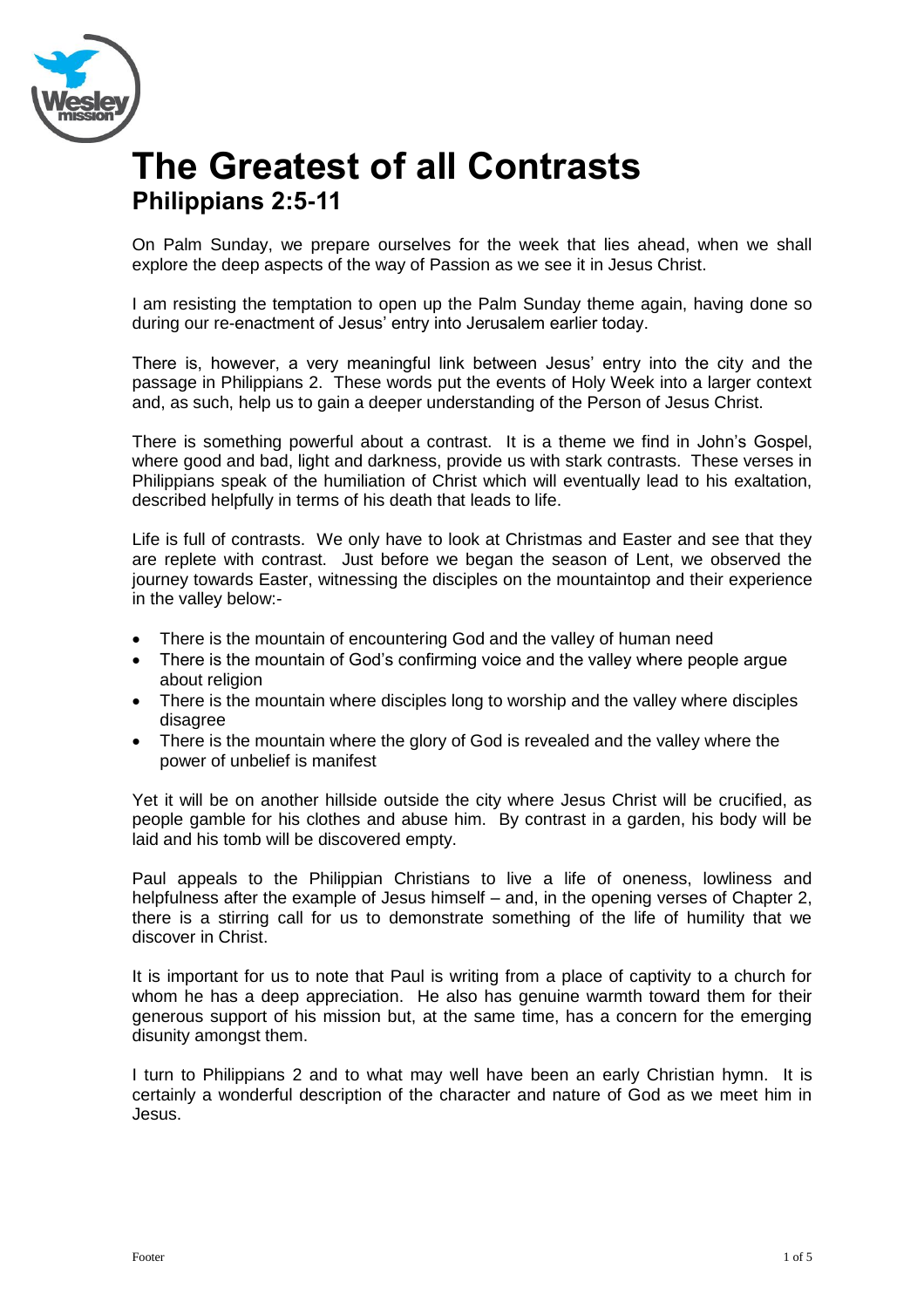

Paul urges his followers to think of the needs of others before they think of their own desires. This requires a new heart and mind; the kind of mind that Jesus demonstrated in all its fullness. Jesus emptied himself and poured out his life in servanthood, even though he embodied the very nature of God.

The final days of Jesus' ministry which will lead to his death and resurrection have acts of humble service, revealing his deep and inner-vocation. This must guide our living, not least when we have to face challenges as experienced in this early Christian community.

This would be particularly important when they were inclined to become preoccupied with their own discord. In such a situation, the hymn which speaks of Jesus Christ calls the church to recognise just who they are.

The stark contrast between the humility of Jesus Christ and the flawed earthiness of the Christian community cannot be ignored. We can be sure that the church at Philippi had many excellent qualities; otherwise how could Paul describe this church as his "joy and crown" (4:1)? He warmly praises them for their fellowship and their generosity, as well as pointing out those things about which he was deeply concerned.

We cannot know all the details about such things, though we might conjecture that people were not getting on with one another and so on, but what we can be certain of is that Paul addresses these issues by referring to the life and ministry of Jesus Christ.

When disciples and crowds greeted Jesus as he entered the city of Jerusalem, they had to face many challenges. There could be no better script for a people facing potential rejection, denial, betrayal and all the other features of Holy Week than the seven verses in Philippians 2:5-11.

The contrast I want to draw to your attention is between the life of those who live in Christ and the life of a community that sits apart from this glorious journey. I remind you of three aspects that I hope we shall together find helpful:-

## **A mind that is selfless – v.5**

The phrase "mind control" has an ominous ring to it. The novels Brave New World and 1984 described fearsome situations where central government dominated the minds of the people of the earth. We have also seen terrible examples of dictators who exercised unbelievable control over their people.

Jesus will never seek to gain control of our mind through manipulation; it will only be by invitation.

When we read these words, we recognise that the mind is to do with attitude and so when Paul talks about having the mind of Christ, he means it is having the same attitude with each other as when we are conscious of Christ.

The contrast between our relationship with Christ and our living alongside each other should not be great, for a genuine life in Christ produces a harmonious relationship amongst God's people.

The mind of Christ is one that is selfless, that considers the interests of others before itself. We tend to be so preoccupied with our own concerns that we miss this most profound and wonderful quality.

Selfishness cultivates those things which will help us, but when I observe the way of Jesus Christ, as he moves to his cross, I see the exact opposite.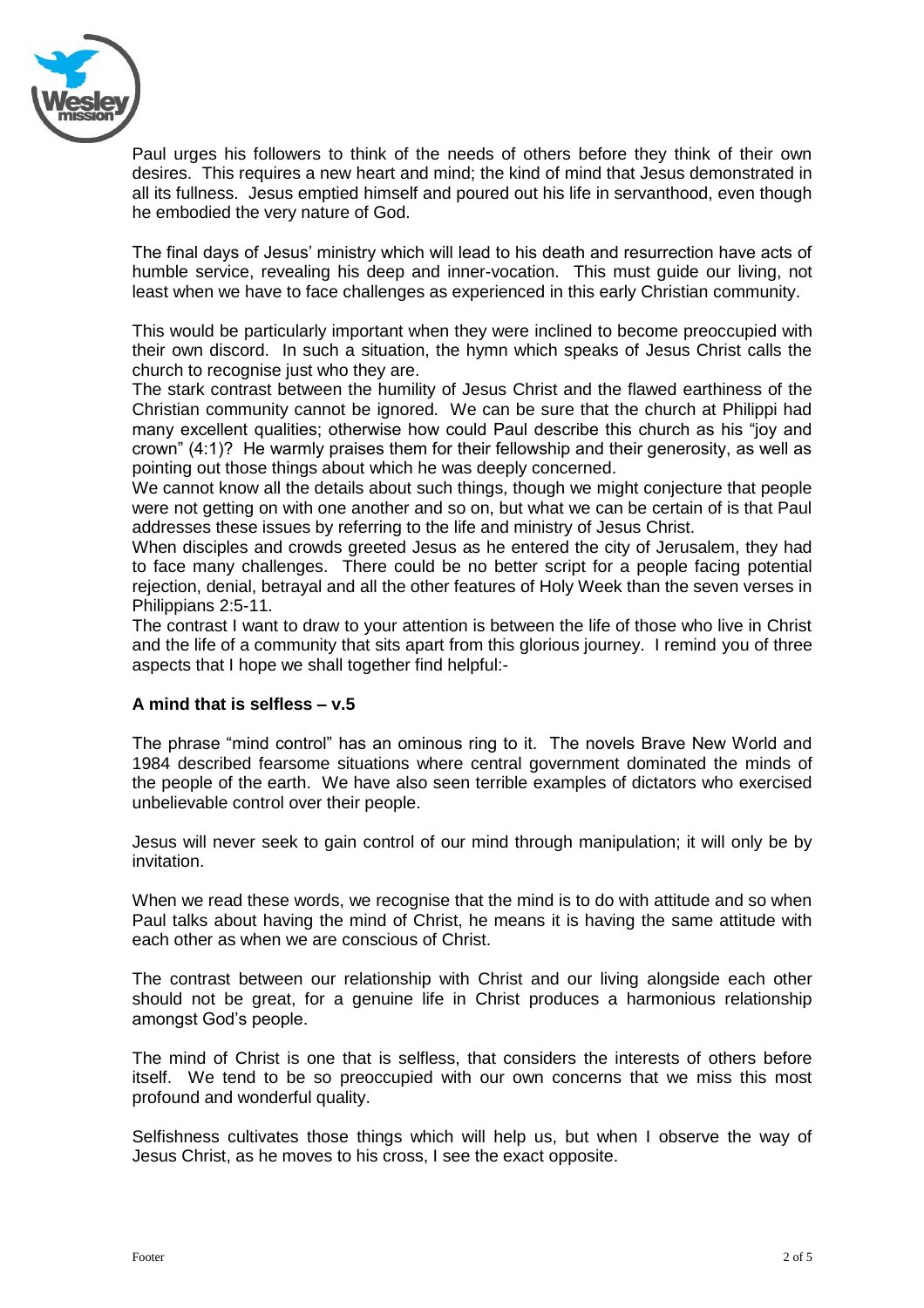

Paul is using the example of Jesus as an objective for us to reach toward. Indeed what he is saying is that to narrow the gap between ourselves and the life demonstrated by Jesus Christ is only possible by leaving our own interests to one side and focusing upon him.

Some are unfairly critical of the writings of Paul and have drawn attention to the fact that there is little reference to the actual ministry of Jesus. One of the ways in which we can answer that criticism is by showing how the Apostle expounded the ministry of Jesus in terms of his cosmic Lordship and how no-one has lived more selflessly.

Carl Yung told of a man who asked a rabbi, "How come in the olden days God showed himself to people, but today nobody ever sees God?" The reply of the rabbi was, "Because nowadays nobody can bow low enough!"

The mind of Christ does not mean that we cease to be concerned about ourselves, but it is an encouragement that the "attitude" Jesus Christ exhibited should be seen in our lives. Outlook does determine outcome. If the outlook is selfish then the action will always be destructive. The Book of James makes a similar point about giving our lives to God: "What causes fights and quarrels among you? Don't they come from your desires that battle within you?" (James 4:1)

I am certain that there are all kinds of implications from this truth in a "me first" society. This is perhaps one of the helpful conclusions we can draw from the way Paul describes the Christian life in terms of living "in Christ". It is a kind of shorthand for what it means to live in the body of Christ.

Fred Craddock tells the story about a preaching weekend at a church where he was to hold services on the Friday and Saturday evenings and Sunday morning. When he pulled into the car park of the church on Friday afternoon, a funeral was concluding. People were moving to their cars, but the hearse was still there. The minister saw him, recognised him and motioned him to come over.

Craddock didn't want to intrude; he was just waiting until the funeral was over. He was standing next to the widow. The pastor introduced her to Craddock and he felt awkward. He said to her, "This is no time for you to be meeting strangers. I'm sorry about your loss." Her husband had been killed in a car accident and she was left with four children. He said, "I know this is a very difficult time for you."

She said, "It is. So I won't be at the service tonight, but I'll be there tomorrow evening and Sunday morning." Like any sensible and caring person, Craddock said, "Oh, you don't need to."

"Yes, I do," she said.

He said, "Well, what I meant was, I know it's a very hard time."

And she said, "I know it's hard. It's already hard, but you see this is my church, and they are going to see my children and I are OK."

That's the kind of community that Paul is longing for the Philippians to be.

## **A life that is serving – v.7**

The seventh verse of this chapter takes us a little further. Not only does it show Jesus is our pattern, it also talks about him assuming the nature of a servant. Some translations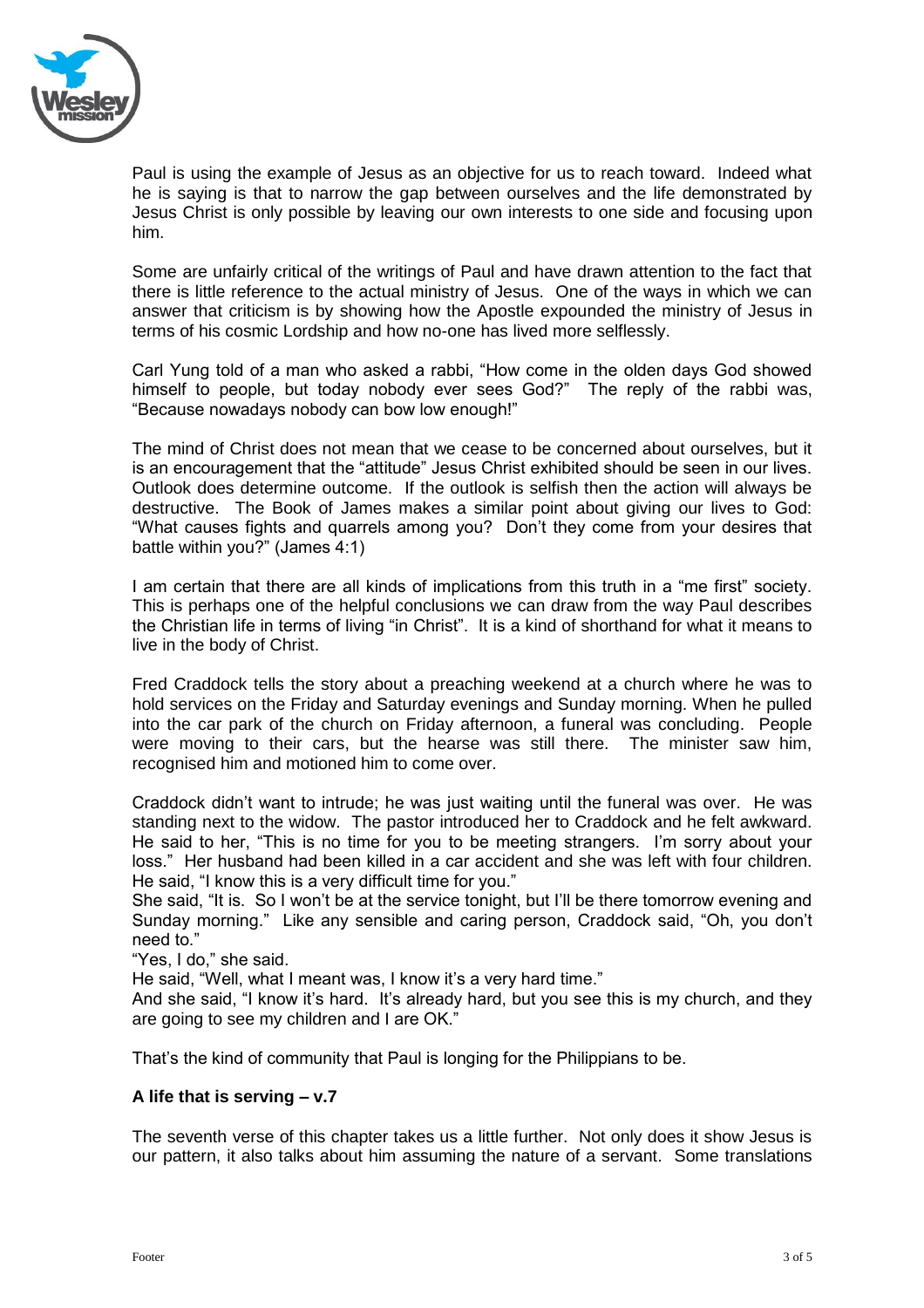

use the alternative translation of "doulos" instead and say "taking the form of a slave". In verses 6 and 7, this does not mean taking the outward appearance or physical characteristics of a servant, for these are not the characteristics that the Apostle is pointing to.

A servant or slave has the same anatomy, the same limbs, the same shape and one could even go as far as to say that there is often little difference of temperament from a free man or woman.

What distinguishes and provides the most helpful contrast is the spirit of servanthood. If we remind ourselves that Paul was in prison, then he would understand this model very keenly.

In his commentary, Caird suggests a very clear restatement of this truth as he offers a suggested understanding:-

"Christ, being in the form of God, was equally with God, but did not count this a prize to be clutched. The idea is so mountainous that we may never scale it. We will need to contemplate it, stand in awe of it, but whatever words we use they will be inadequate to get an expansive meaning and hear of what Christ actually did."

Mark's description of the ministry of Jesus is powerful, "…just as the Son of Man did not come to be served, but to serve, and to give his life as a ransom for many." (Mark 10:45)

The renowned statesman and orator, Cicero, would sometimes defend an accused person by pointing to the scars on the defendant's body as evidence of his worth, especially his physical qualities. The Apostle Paul bore scars that had been inflicted upon him in the courts for maintaining his ministry. He had suffered persecution and injury for preaching the good news. It was this that led him to say to the Galatian Christians, "I bear on my body the marks of Jesus." (Galatians 6:17)

In John Bunyan's timeless allegory The Pilgrim's Progress, Christian at the cross received four gifts from the angels – peace, new garments, a sacred scroll and a mark. The mark had to do with Christian's appearance and distinguished him from all others. The mark of Christian service is one that ought to distinguish each of us.

## **A commitment that is sacrificial – v.8**

At the beginning of the twentieth century, many people used this particular passage in Philippians to offer fresh understanding on the theory of incarnation.

It was a Bishop Gore who built a great deal on what is known as "Kenotic thinking" which comes from the Greek word "kenosis" which means emptying.

Paul was not propounding a theory; he was offering an understanding of exactly what we see in the Person of Jesus, as he emptied himself in love for the world.

The Lord Jesus Christ was obedient to such a degree that he was ready not only to die but to accept death in the most ignominious way – death on a cross, death in public, death in agony, and yet this will be his way of triumph. Death and resurrection are so intricately bound together and this sacrifice leads to new life.